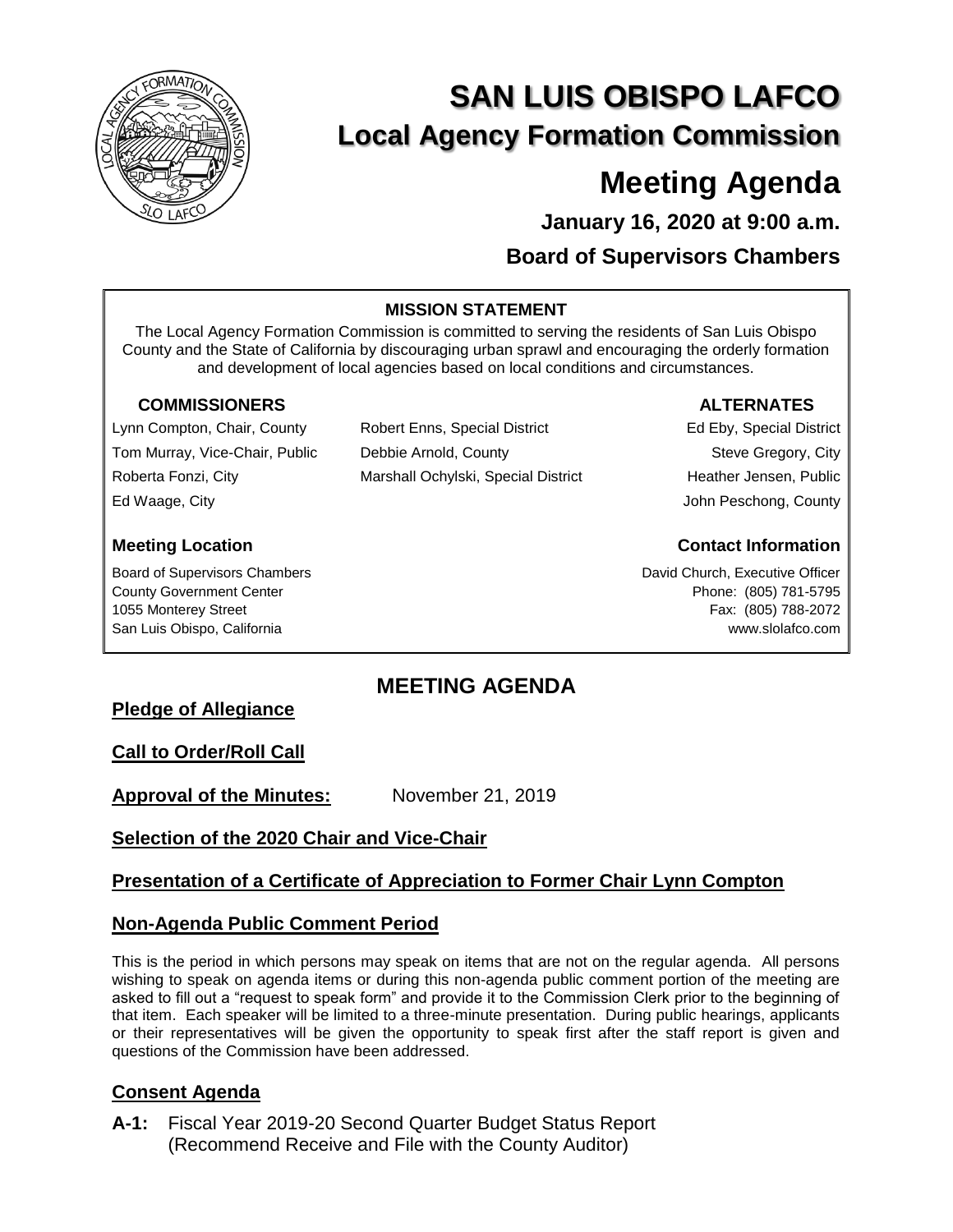

#### **Informational Matters**

**B-1:** Study Session: Affordable Housing in San Luis Obispo County (Recommend Receive and Discuss)

#### **Regular Matters**

- **C-1:** Contract Amendment San Luis Obispo LAFCO Legal Counsel (Recommend Approval)
- **C-2:** 2019 LAFCO Annual Report-Proposed Work Plan for 2020-Commission Meeting Schedule (Recommend Review and Approval)

#### **Commissioner Comments**

#### **Legal Counsel Comments**

#### **Executive Officer Comments**

#### **Adjournment**

#### **Submitted Proposals and Sphere of Influence Municipal Service Review Updates**

| File $#$                          | <b>Name</b>                                                                                                 | <b>Project Status</b>                                       |
|-----------------------------------|-------------------------------------------------------------------------------------------------------------|-------------------------------------------------------------|
| <b>SOI/MSR Updates/Amendments</b> |                                                                                                             |                                                             |
| $2-S-19$                          | SOI Amendment Tri-W site                                                                                    | Submitted Info Hold Letter 11-14-19. Awaiting<br>responses. |
| $1-S-19$                          | <b>SOI/MSR Five Cities Update</b><br>(Arroyo Grande, Grover Beach,<br>Oceano, South Sanitation<br>District) | Meetings held with agencies. Gathering Info.                |